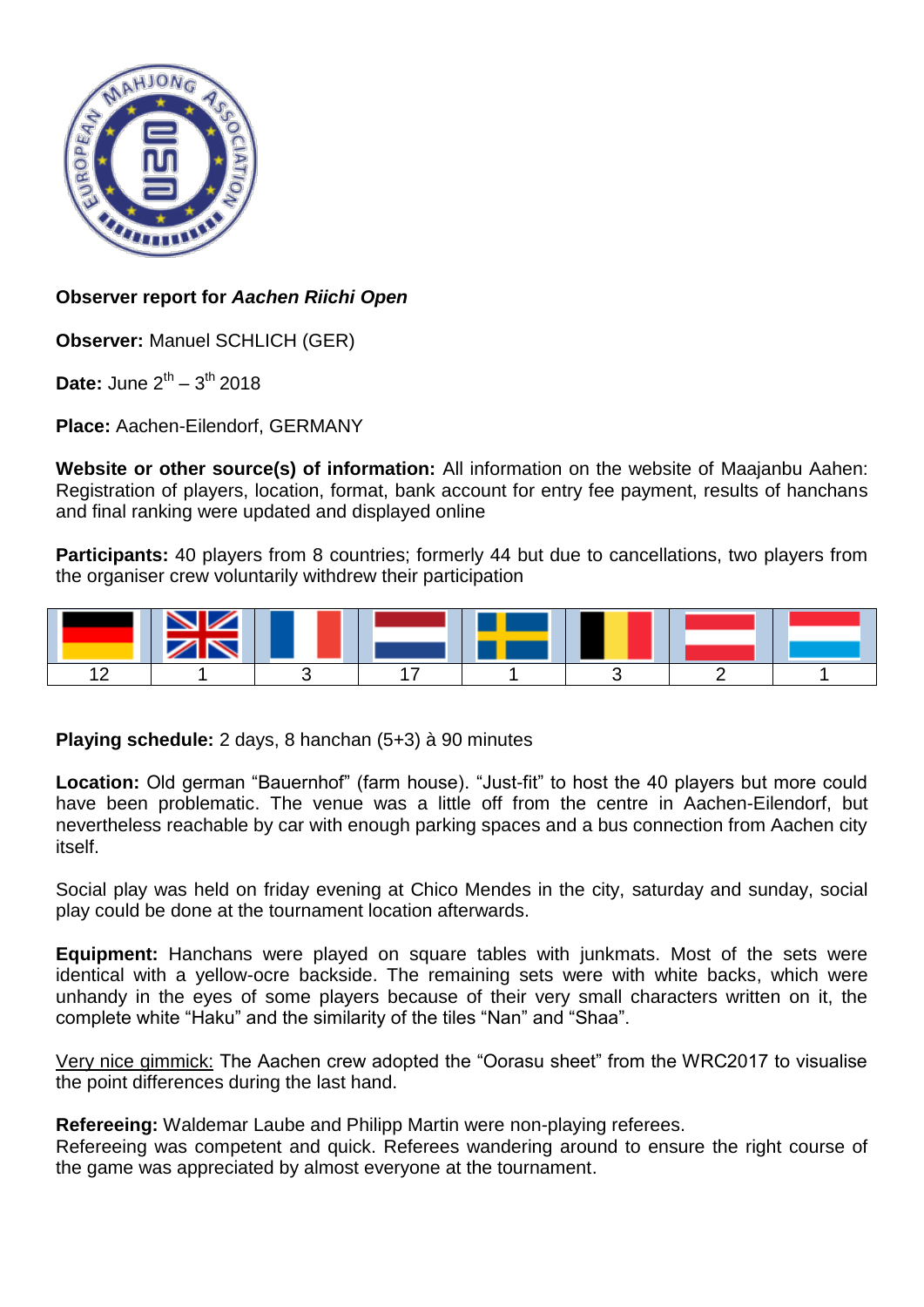### **Information / communication during the tournament:**

Registration was done by drawing lot numbers, everybody received a plate with their name and nationality. Seating was predetermined by the crew so that each player was exactly two times east, south, west and north to ensure a fair distribution. The clock was displayed on a laptop and Every session started on time. The clock was set to 75 minutes whereafter an acoustic signal announced the last hand to be played. Ranking very prompt and up to date between each session, printed and posted on walls and online on the organisers website.

## *Complaints:*

## **Most of the complaints were focused on etiquette and behaviour of players during the sessions like**

- Separating "dead wall/wanpai" at the beginning and replenishing it after Kan declaration  $\rightarrow$  Often situations occurred, where it was more important to some players to replenish the dead wall than flipping over the Kan-Dora-indicator which halted the game and led to unnecessary delay.
- Some players took tiles after drawing out of the playing field onto their lap and outside of the view from other players, which can be a possibility to cheat.
- After someone declared a win by ron or tsumo, some players displayed the habit of touching the players hand tiles to control whether they fulfil the yaku requirements and hand shape or not. This should not be accepted for obvious reasons mentioned before.

**These matters were addressed by the referees due to complaints before the last hanchan. After the hanchan, some players expressed their mood that such an announcement cannot be made before the last hanchan in the game and should be made at the start of it. The referees on the other hand did not know until the last hanchan that there were in fact these problems. There can only be the assumption that offended players did not wanted to call the referees for every minor incident but in the sum up over the course of the tournament, they eventually got fed up with it and eventually expressed themselves to the referee team.** 

### **An absolute no-go were players laughing during the referees announcement and some even refused to follow their bidding which I think is an utmost disrespectfulness beyond words**

Another complaint mentioned by a player was the pre-seating procedure, which is not transparent enough in his/her eyes and should be thought of.

Another suggestion was to change the principle of the sessions held at a tournament whereas there should be like 6 hanchan in round-robin style and 2 hanchan play-offs for the best 8 players which would lead to a more balanced fight between players having the same average play levels.

Last but not least, the clock was sometimes not completely visible to all players because of the relatively low positioning of it. There were also some tables which had bumps on them and thus led to tile falling down frequently.

**Sessions:** The playing atmosphere was excellent during most of the time and people did enjoyed themselves a lot. However, due to rivalries between certain persons, some tables gave off a poisoned mood which had ruined the fun for some people.